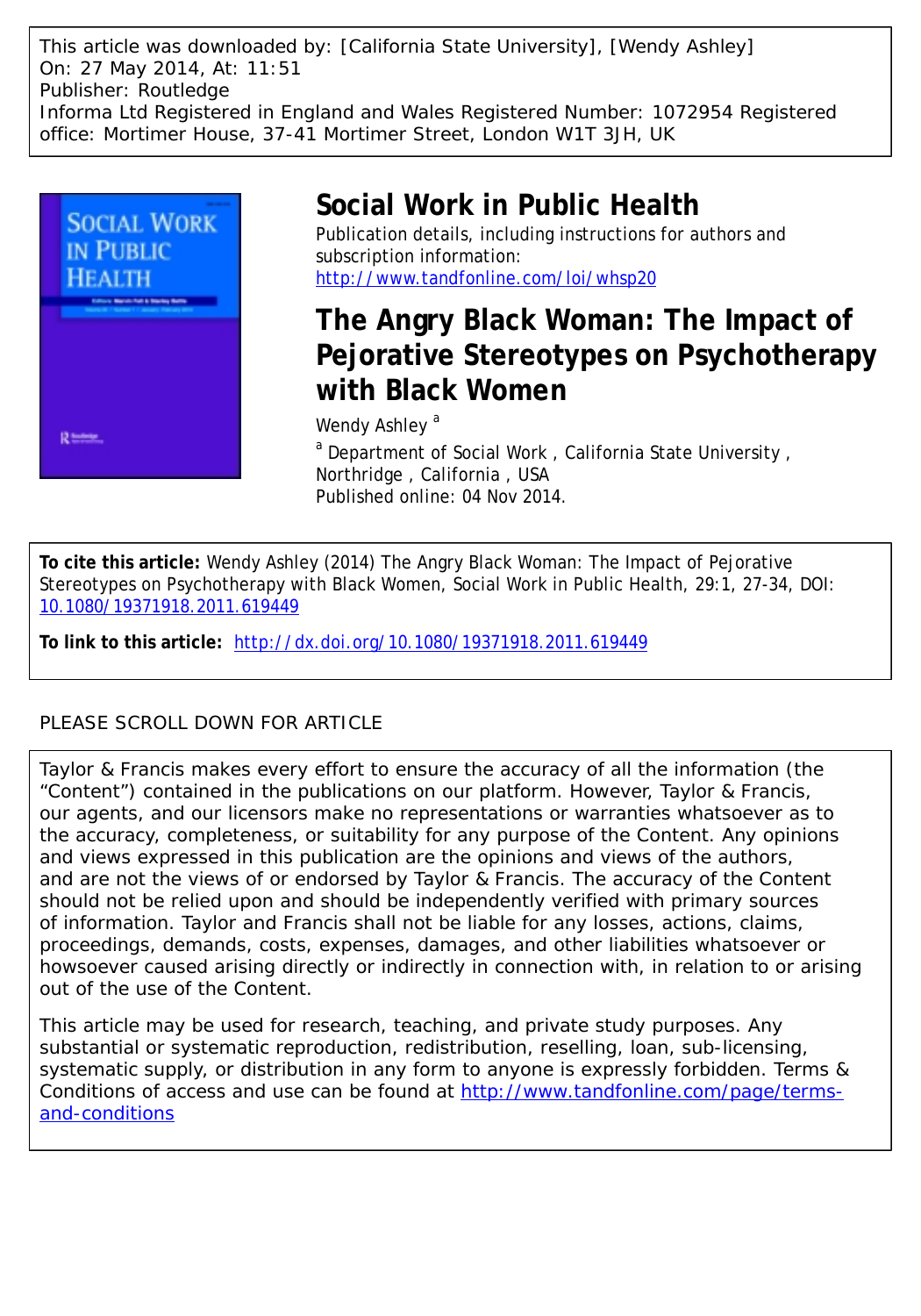Social Work in Public Health, 29:27–34, 2014 Copyright © Taylor & Francis Group, LLC ISSN: 1937-1918 print/1937-190X online DOI: 10.1080/19371918.2011.619449

### The Angry Black Woman: The Impact of Pejorative Stereotypes on Psychotherapy with Black Women

Wendy Ashley

Department of Social Work, California State University, Northridge, California, USA

In the aftermath of slavery and the resulting social, economic, and political effects, Black women have become the victims of negative stereotyping in mainstream American culture. Such stereotypes include the myth of the angry Black woman that characterizes these women as aggressive, ill tempered, illogical, overbearing, hostile, and ignorant without provocation. Symptoms presented by Black women during mental health treatment may reinforce this myth. However, many of the negative characteristics of the angry Black woman developed in response to external stressors and historical factors. Black women also have a unique experience with and expressions of anger that shape the presenting symptoms interpreted by the mental health clinician. This myth and corresponding negative stereotypes significantly affect Black women intrapsychically, interpersonally, and are likely to influence the efficacy of mental health treatment. Understanding and treatment of Black women in a mental health context should be influenced by the cultural norms and sociopolitical dynamics affecting these clients. Successful mental health treatment requires cultural competence and clinicians who are well prepared to navigate the inherent complexities of culture with clients. Awareness of the angry Black woman mythology, including its genesis, manifestations, and the unique experiences of Black women, may raise the standards of cultural competence for clinicians and provide more successful treatment outcomes in working with this population. A case example illustrates the assiduity essential to practicing in a culturally competent manner. A client is presented from a traditional psychotherapeutic perspective and then viewed through a lens that integrates psychotherapeutic practice with conscious awareness of the mythology and stereotypes impacting Black women. Implications for culturally relevant practice are discussed.

Keywords: Black women, stereotypes, anger, psychotherapy, cultural competence

#### INTRODUCTION

Although slavery as a formal institution ended almost a 150 years ago, ethnic minorities continue to face a social and economic environment of inequality that invariably takes a toll on mental health. Many minorities present in health and mental health settings with medical concerns and comorbid depression (Primm et al., 2009). Further, people of color are underrepresented in research, less likely to receive mental health treatment, and when they do obtain such treatment, they receive poorer quality of care (Primm et al., 2009). Despite the inequities that perpetuate a climate of disparity for Black Americans, the field of psychotherapy continues to blame Black clients for

Address correspondence to Wendy Ashley, PsyD, LCSW, Department of Social Work, California State University, Northridge, 18111 Nordhoff Street, Northridge, CA 91330-8226, USA. E-mail: wendy.ashley@csun.edu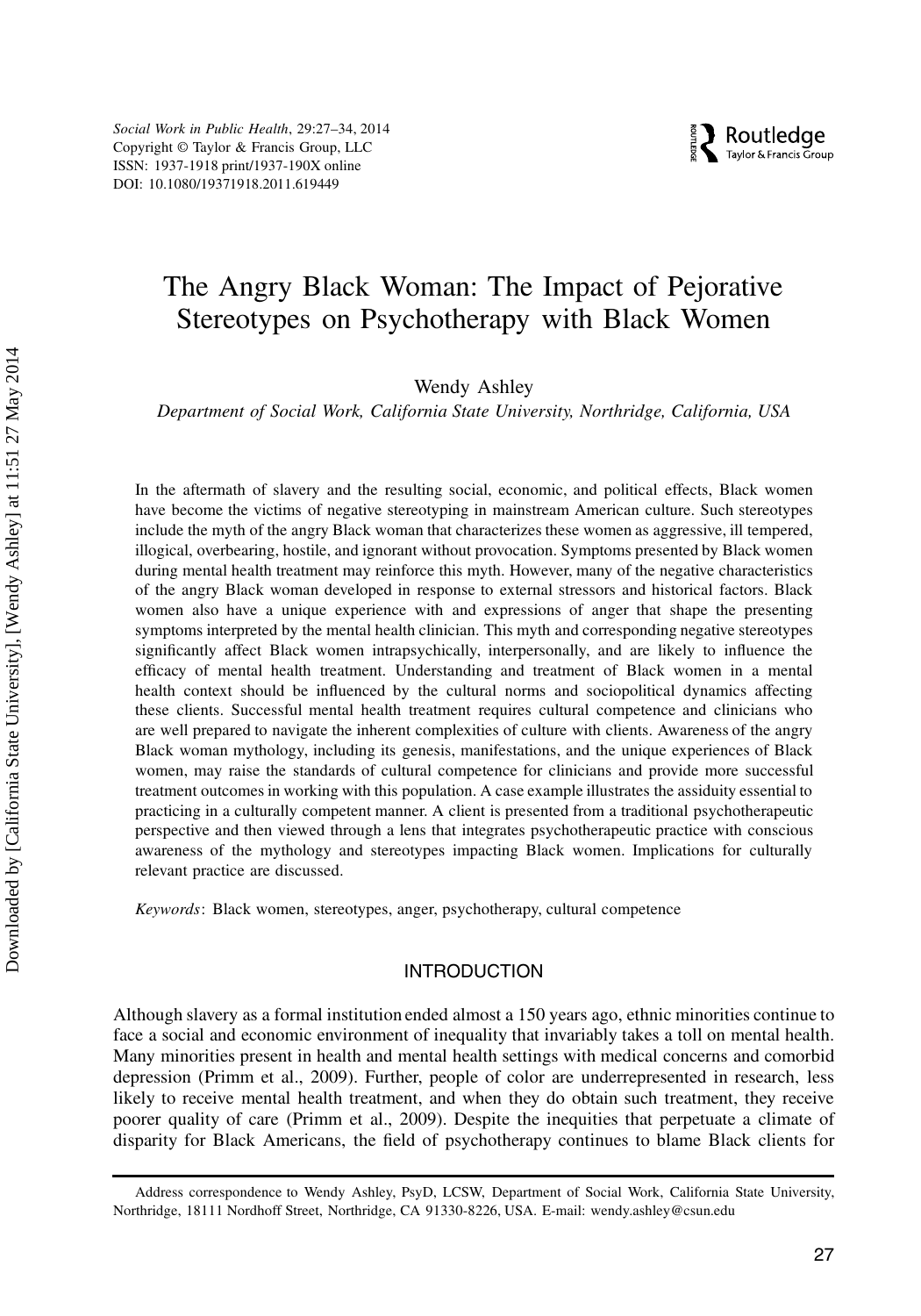their lack of treatment success rather than view them through the context of their environment. Researchers and clinicians have at times considered Black clients to be poor candidates for therapy due to lack of insight, poor impulse control, paranoia, lack of verbal expression, and insufficient psychological mindedness (Nayman, 1983; Primm et al., 2009; West, 1995).

Race is present in psychotherapy in ways that parallel its insidiousness in society (Liggan & Kay, 1999). Culture influences mental health treatment in many ways, including identification and manifestation of symptoms, verbal and nonverbal communication, help-seeking behavior, stigma, and shame associated with illness or treatment. These cultural factors also influence the client's attitudes, adherence, and response to treatment. According to Wilson (2001), Black men and women share the common experience of inadequate mental health service delivery but have disparate experiences due to gender stereotyping. Research affirms that race and gender-specific stereotypes have implications for diagnosis, treatment, and therapeutic outcomes for Blacks and women (American Psychological Association, 1985; Jackson, 1983; West, 1995). Mental health practitioners are also vulnerable to the impact of stereotypes. Because media and popular culture perpetuates stereotypes in ways that foster the notion that these myths are accurate representations of certain groups, these stereotypes are likely to influence the professional's perception of their clients (Edwards, 1993; Sims-Wood, 1988; West, 1995).

The "angry Black woman" mythology presumes all Black women to be irate, irrational, hostile, and negative despite the circumstances. The stereotype is well known in informal settings but has a lack of representation in professional literature. Angry Black women are typically described as aggressive, unfeminine, undesirable, overbearing, attitudinal, bitter, mean, and hell raising (Malveaux, 1989; Morgan & Bennett, 2006). Black women described as tart tongued, neck rolling, and loud mouthed are archetypes perpetuated in the media (Jones, 2004). Chapman (2001) further identifies several "attitudes" held by Black women, including rage, control, desperation, materialism, shame, and cynicism that reinforce the stereotype. The angry Black woman stereotype is pervasive and parasitic; it affects Black women's self-esteem and how they are viewed by others (Morgan & Bennett, 2006).

The development of symptoms and behaviors such as anger, hostility, and/or aggression are often attributable to an array of underlying cultural and historical factors which may serve as a trap for the unwary mental health clinician who is not prepared to navigate through these dynamics of culture. Black women fearing the label of *Angry Black Woman* may suppress disclosures of anger and minimize its impact in their lives. Clients are then affected on multiple levels: feeling unsafe and unprotected as a result of oppression and stereotyping, having anxiety linked with feelings associated with the stereotypes, and anticipating anxiety associated with projections of future stereotyping (Gregory, 2010). As a result, clients may feel unsafe in the treatment environment and left with feelings of helplessness, hopelessness, and self-hate. Clinicians unaware of the potency of the angry Black woman mythology may miss or misinterpret data, symptoms, and observations of Black women; as a result, assessment, diagnostic formulation, and treatment for this population may be compromised. Nayman (1983) suggests that the consequence may be misdiagnosis, inappropriate service delivery, and premature termination of treatment (p. 33).

#### SURVIVAL MECHANISMS

Many characteristics of the angry Black woman stereotype, including hostility, rage, aggressiveness, and bitterness may be reflective of survival skills developed by Black women in the face of social, economic, and political oppression. This trifecta of oppression is all encompassing and creates a pervasive environment of injustice. A climate of constant danger or threat can significantly affect neural arousal and subsequent processing (Siegel, 1999). Anger originates in the amygdala, within the limbic system of the brain. A primary function of the amygdala is to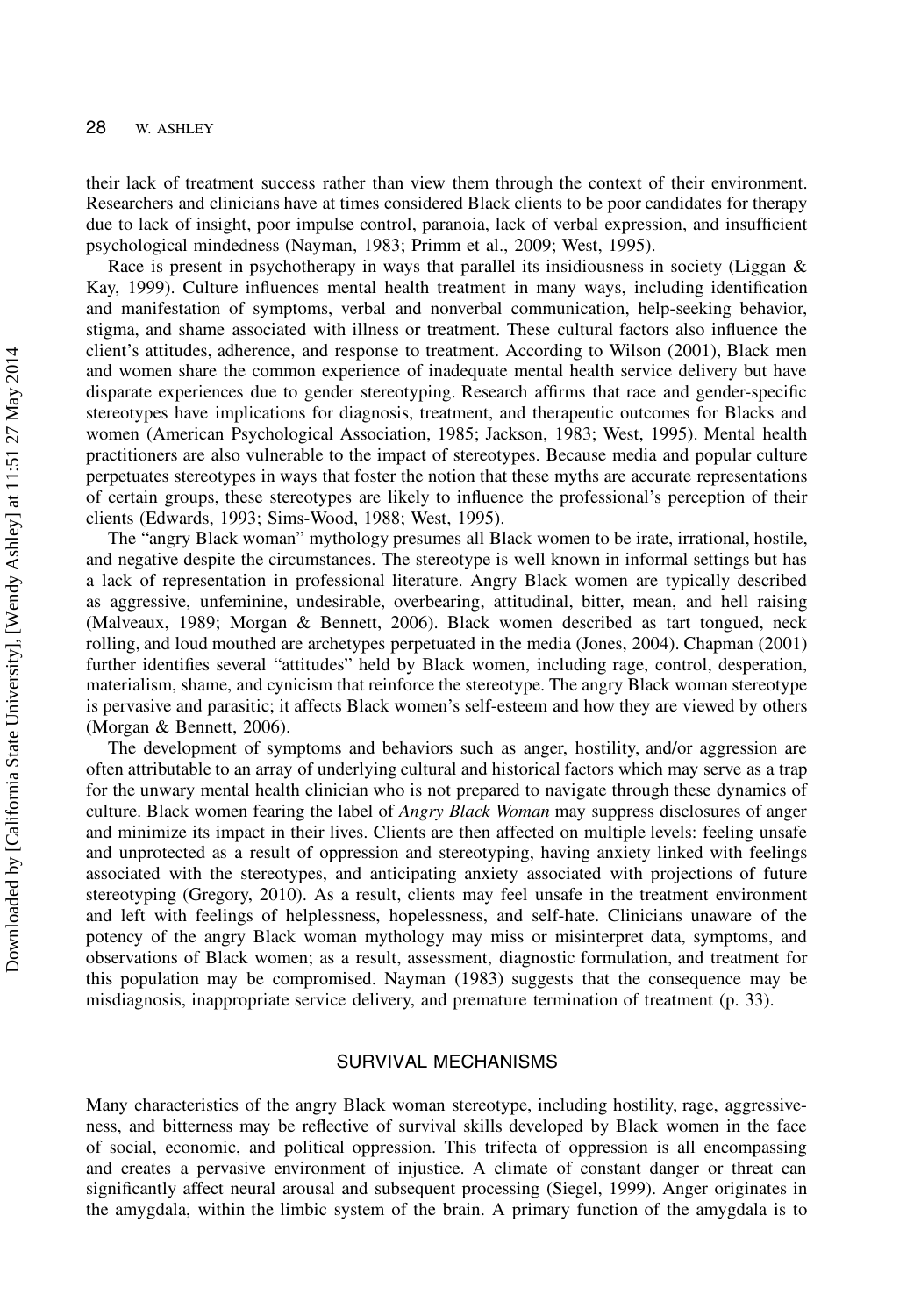coordinate information received from the senses with memory; sensory input is then appraised in accordance with memory and past experience, often resulting in an emotional response (Drubach, 2000). The amygdala is particularly responsive to social interaction (Siegel, 1999). Certain stimuli can become associated in memory with a threat or feeling of danger. McRae (2003) indicates that women of color experience racism on an almost daily basis, therefore, racism constitutes a consistent social stressor for Black women. Institutional racism in particular, expressed through prejudicial attitudes and discriminatory behavior, provides the most debilitating impact on all facets of a Black woman's life (Nayman, 1983). Racism, discrimination, and oppression stimulate intense feelings regarding issues of power, authority, and privilege and signify a threat to safety, equality, and well-being. Within this paradigm, the association of racism as a constant stressor with fears of danger, lack of acceptance, or shame may result in hyperarousal of Black women, eliciting a fight response that may be perceived as anger or aggression. Further, social injustice may activate survival behaviors that reinforce the angry Black woman stereotype.

According to Bilodeau (1992), the most basic function of anger is survival. Bilodeau also describes anger as the emotion that provides the incentive and strength to struggle against the elements. Black women have a long history of anger being synonymous with strength in inciting social change. Women such as Harriet Tubman, Sojourner Truth, Ida B. Wells, and Rosa Parks channeled their anger about social injustice into justified and organized activism (Malveaux, 1989). In addition, anger defines social behavior and protects societal values by determining when an angry response is warranted and how it should be expressed (Bilodeau, 1992). However, there is societal incongruence when anger has positive connotations within the Black community related to strength and survival but is perceived as aggressive and frightening by the dominant culture. The implications of this perspective are prodigious when the dominant culture defines social norms and may benefit from oppression. Oppression, discrimination, and social inequality contribute to a façade that negatively categorizes culturally sanctioned, appropriately assertive responses as a violation of norms.

#### INSURMOUNTABLE HISTORICAL STANDARDS

Historically, society has set social standards regarding the expectations for appropriate genderspecific behavior. In the 19th century, White patriarchy posited the criterion that womanhood and femininity included characteristics of virtue (sexual purity), domesticity, piety, and religious faithfulness (Higginbotham, 1993). Black women were enslaved and sexually brutalized. As a result, they were excluded from the standard of virtue. The physically exhausting and laborintensive nature of slavery also excluded Black women from meeting the prevailing standards of domesticity. Piety and religious faithfulness were the only standards of womanhood that Black women were able to fulfill (Morgan & Bennett, 2006). Additionally, slavery inherently ascribed Black women the roles of caretakers and strong workers, reflecting responsibility in response to survival needs (McRae, 2003). Thus, the "good" Black woman is characterized by religious faithfulness, strength, and impassivity. Nelson (1997) describes this archetypical pious Black woman as stoic, all-suffering, discrete, silent, invisible, and socially graceful. In this context, Black women who express anger or discontent are unattractive, unladylike, and unacceptable (Nelson, 1997). Lerner (1997) adds that the direct expression of anger makes women unfeminine, unmaternal, sexually unattractive, and unlovable and condemns them as shrews, witches, hags, man haters, and castrators.

These insurmountable historical standards for femininity juxtaposed with the atrocities of slavery, racism, and discrimination present a conundrum for Black women who desire authenticity or acceptance. Black women who exhibit anger as a result of social injustice may be responding assertively and authentically but are perceived as unfeminine and unacceptable. Black women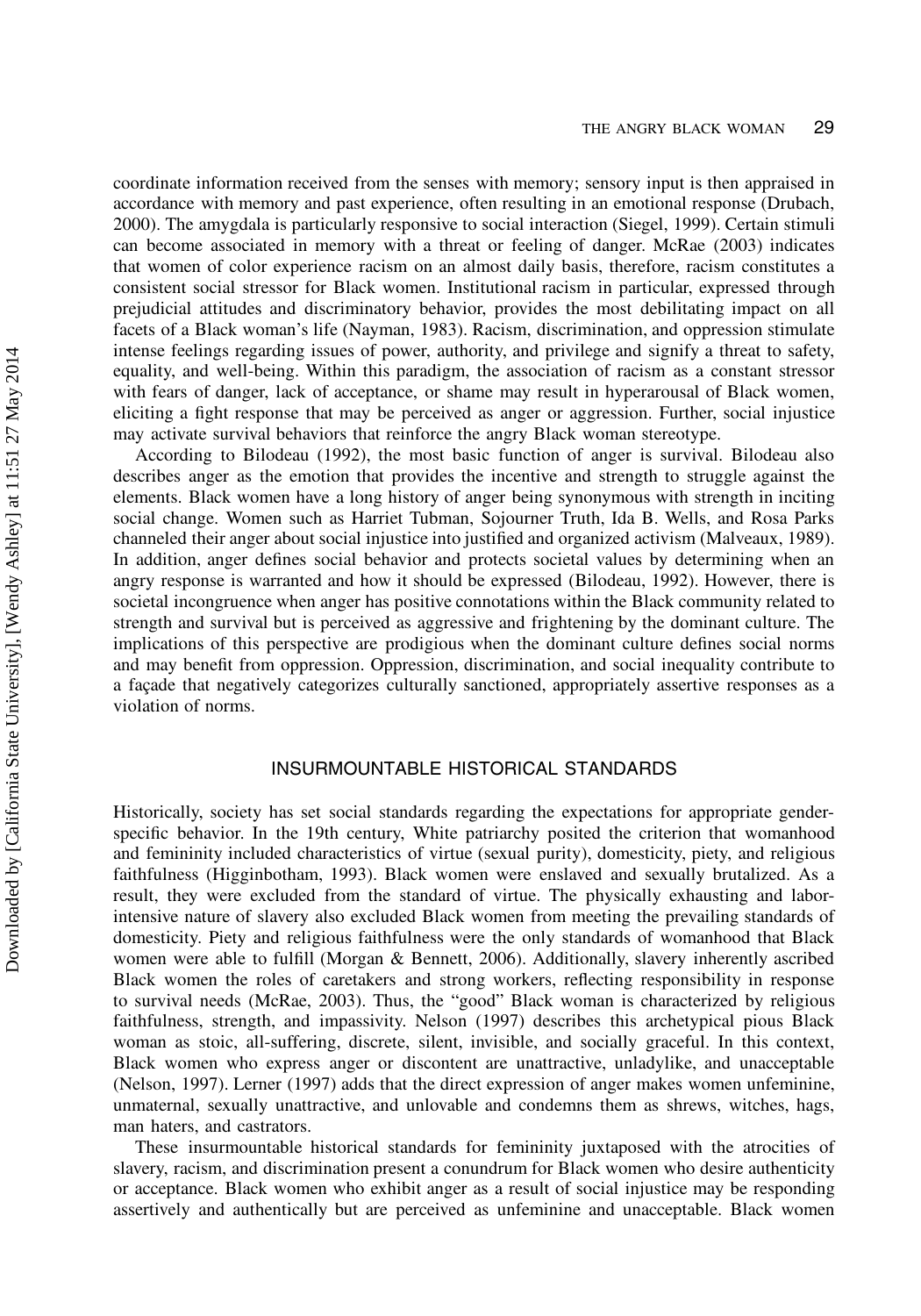who remain silent may obtain acceptance for their stoicism, but if they are internally incongruent, their self-worth is negatively affected. As a result, archetypical polarities are created between the angry Black woman and the stoic, nurturing, silent Black woman. According to A. J. Thomas et al. (2004), these polarities are often stereotyped as "Sapphire" and "Mammy." These authors used a Stereotypical Roles for Black Women Scale (SRBWS) to study how the four common stereotypes of Black women (Jezebel, Sapphire, Mammy, and Superwoman) affect their selfesteem and internalization of stereotypes. Their research indicated a correlation between low self-esteem of Black women and internalization of the stereotypes of Mammy and Sapphire (Thomas et al., 2004). The Sapphire syndrome characterizes Black women as brutish, domineering, matriarchal, and castrating and serves to degrade the dignity and inherent value of Black women (Nayman, 1983). Sapphire appears to be a precursor to the angry Black woman and contributes to pervasive denigrating and pejorative stereotypes of Black females. A paucity of research and professional literature exists regarding the impact of these stereotypes on psychotherapy and mental health treatment. However, West (1995) indicates that psychosomatic conditions, depression, hypertension, and low self-esteem can develop when anger is unexpressed or internalized.

#### EXPERIENCE AND EXPRESSION OF ANGER

Anger is a universal emotion (Gentry, 2007). However, the expression and communication of emotions is influenced by gender and cultural norms (Cox et al., 2004). When compared with Whites, African Americans have been found to experience higher psychological distress and more negative emotions in daily life (Mabry & Kiecolt, 2005; Mirowsky & Ross, 2003; Vega & Rumbaut, 1991). Additionally, African Americans as a group continue to experience racial discrimination and remain at a socioeconomic disadvantage (Mabry & Kiecolt, 2005; Mirowsky & Ross, 2003; Taylor & Turner, 2002; Thomas & Gonzalez-Prendes, 2009). For Black women, powerlessness may contribute to the experience and expression of anger. According to Thomas and Gonzalez-Prendes (2009), Black women are at a higher risk of internalizing powerlessness due to racial and gender oppression as well as limited or denied access to resources. These authors affirm that powerlessness is an internal experience as well as an external reality that may be cultivated in gender-role socialization that creates an unreasonable cultural expectation of strength for Black women. Thus, when there is an expectation of strength that is met by the disempowering reality of racism, sexism, and discrimination, Black women may suffer internally (such as health problems, depression, stress), externally (such as impaired relationships), or may internalize the incongruence as an intrapersonal deficit. Liggan and Kay (1999) describe this dynamic as a conflict between racial pride and an underlying self image as inferior or primitive. The result is often negative ethnic identity, characterized as using the majority groups' standards as a means to judge, accept, or reject oneself (Smith, 1991).

#### INTRAPSYCHIC AND INTERPERSONAL IMPACTS

Stereotyping all Black women as angry, despite significant variations in their backgrounds and individual experiences, results in fundamental distortions and misinterpretations of their actual emotional experiences (Morgan & Bennett, 2006, p. 488). The myth of the angry Black woman presumes that certain characteristics are applicable to the character and emotional experiences of Black women and encourages the misinterpretation of their communication styles, emotional expressions, and responses to stress. Morgan and Bennett (2006) identify these stereotypes as a cultural ideology rather than a social or psychological reality, and state that they serve to "silence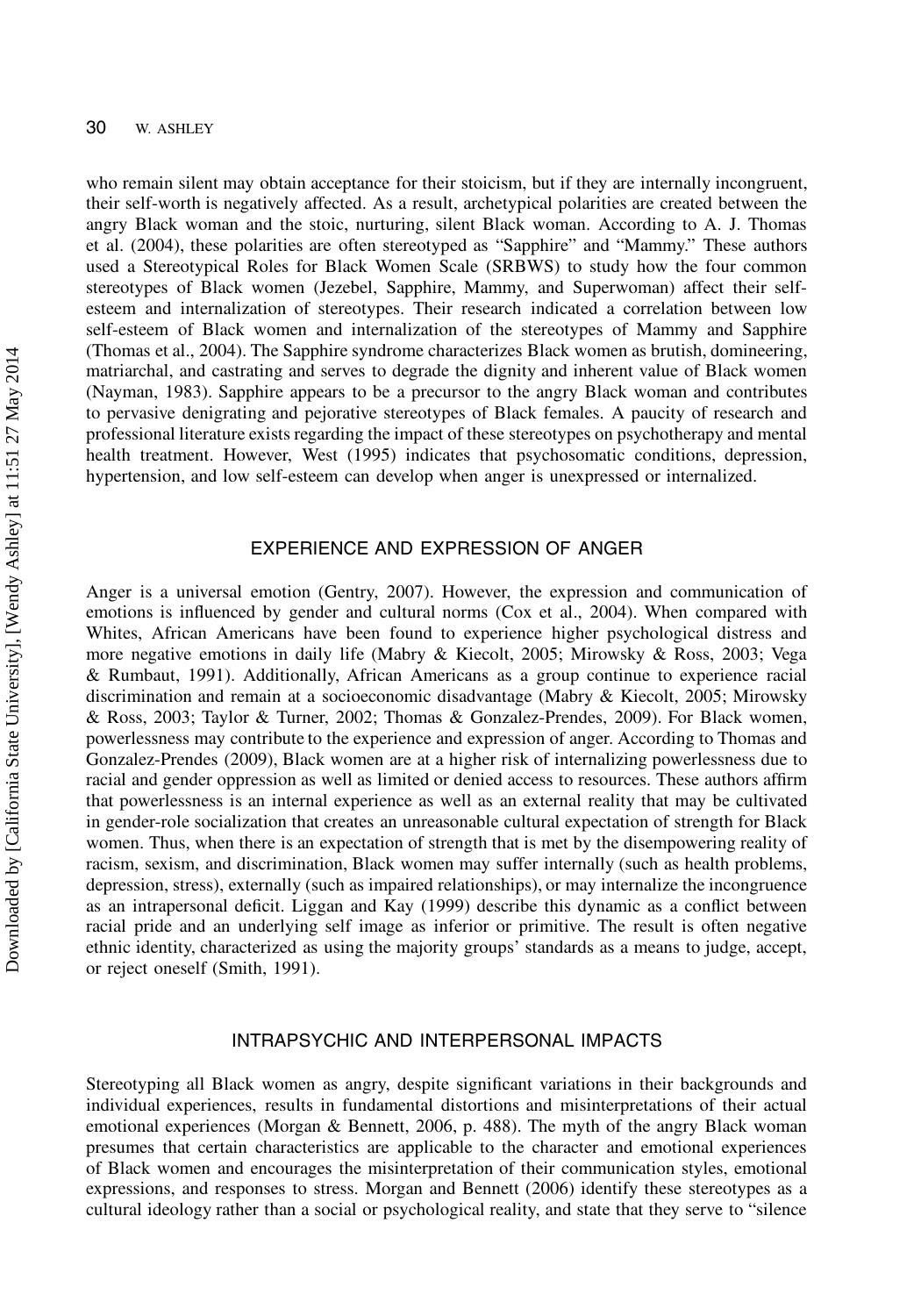and dehumanize Black women by blaming them for experiences of racism and sexism that affect them in personal and political ways" (p. 486).

Further, the myth of the angry Black woman carries significant implications for how Black women are understood, engaged, and treated in a therapeutic context. Nayman (1983) posits that Black women may approach psychotherapy with some degree of apprehension due to historic underutilization of mental health services by minorities and related fundamental suspicions about the efficacy and motives of therapy and relevance to their lives. The author further asserts that this apprehension may manifest in treatment as either aggressiveness or exaggerated unassertiveness reflective of a reluctance to confront or acknowledge anger, both influenced by the Sapphire syndrome and hindering the capacity for spontaneous expression of authentic feelings. Although anger can be clarifying and cathartic if utilized effectively, it can also initiate or exacerbate mental health symptoms if it is denied and swallowed in the interests of survival (Williams, 2001). In a therapy setting, being or feeling silenced or dehumanized is counterintuitive to the therapeutic alliance and process, which may result in unsuccessful treatment outcomes.

Successful treatment with Black women must include awareness of the internal and interpersonal impact of destructive stereotypes assiduously integrated with the client's treatment goal(s). Liggan and Kay (1999) state that it is the acknowledgment of race and racial conflicts that is critical to the success of psychotherapy. These authors assert that existential approaches may allow clinicians to recognize the influence of culture and ethnicity within the fabric of each client's problems as well as employ strategies to minimize the perception of ethnocentrism or institutionalized racism. West (1995) asserts that optimal treatment with Black women includes encouragement in manifesting and confronting anger as well as development of culturally appropriate assertiveness strategies to increase awareness of the impact of internalized stereotypes on the expression of emotionality. Psychotherapy offers an intimate setting to confront difficult content while addressing interpersonal struggles. Because patients often re-create in therapy the same interpersonal problems that exist in their outside world, focus on the therapeutic relationship in the here-and-now can be a powerful clinical tool to address symptomatology within a cultural and sociopolitical context (Yalom, 1989).

#### CASE EXAMPLE

The client was a 35-year-old African American female, who worked as an educational counselor and was enrolled in school to obtain a master's degree in psychology. She was divorced with two children, a 16-year-old daughter and a 14-year-old son. She reported dating three men concurrently. At intake, she reported severe symptoms of depression, anxiety, and abuse flashbacks. She reported two incidents that were the major source of her flashbacks: sexual abuse by her live-in cousin from age 7 to 12 and sexual harassment at work in which a coworker began to escalate his advances to her, including fondling her at work. The latter incident, exacerbated by her experiencing her work environment as racist and unsupportive, prompted her to take a leave of absence from school and work. This client also reported difficulties with intimate relationships, indicating hypersexual behavior in her sexual relationships with little satiation. She reported dysphoric mood and had blunted affect. She stated that she had several years of ineffective psychotherapy. The client indicated that her primary goals for treatment were (a) to address the impact abuse has had on her life and (b) to explore obstacles to maintaining a healthy, intimate relationship with one person.

A traditional psychotherapeutic lens may identify several presenting problems reported by this client, including depression, anxiety, trauma (sexual abuse and sexual harassment), and relational difficulties. Typical generalized treatment goals may focus on alleviating symptoms of depression and anxiety, and engagement in trauma-focused interventions to combat the sexual and interpersonal symptoms induced by her complex traumas.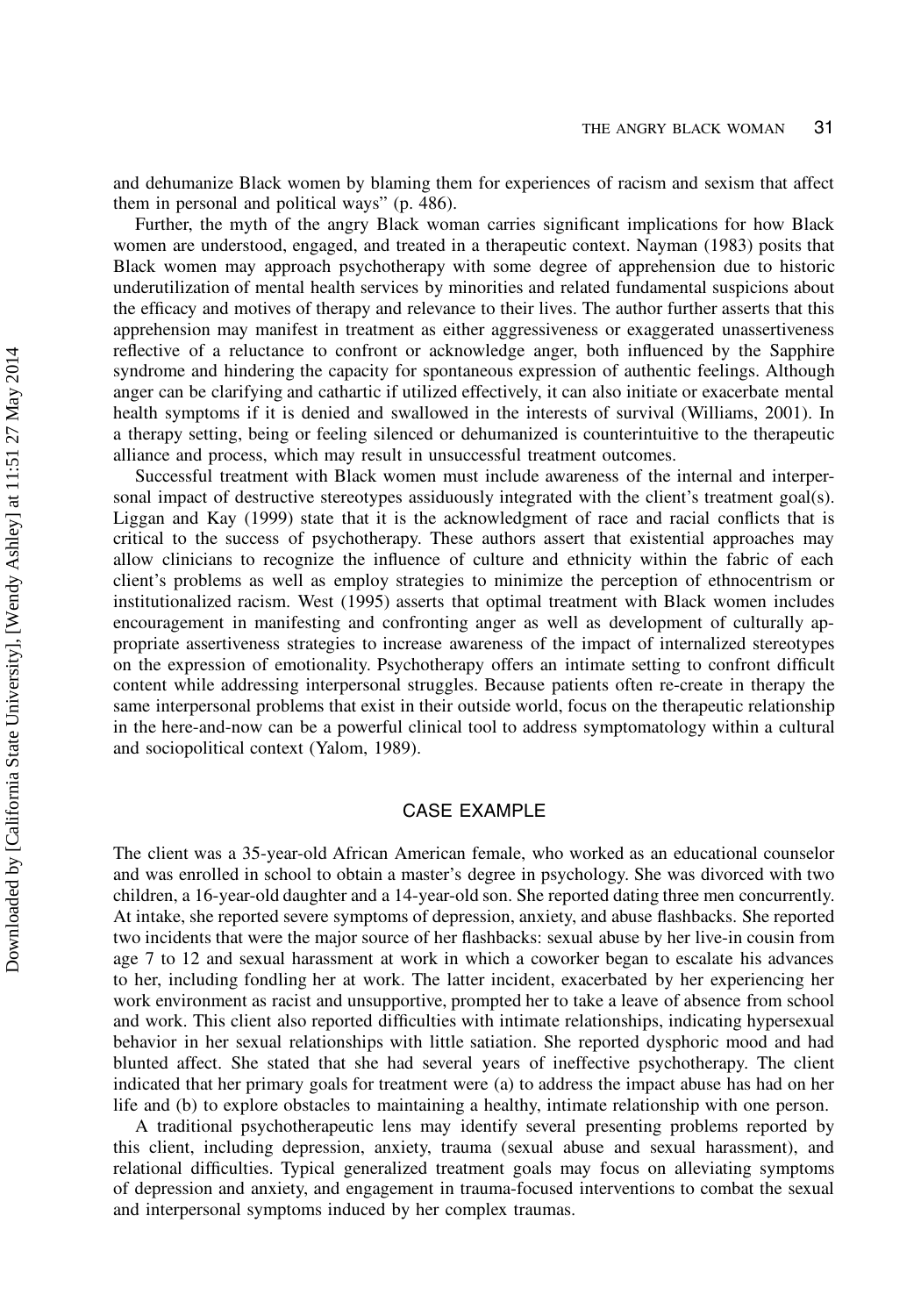#### 32 W. ASHLEY

However, a perspective that integrates traditional psychotherapeutic practice with cultural competence and the awareness of the impact of the angry Black woman myth and corresponding stereotypes may incorporate additional treatment foci. Specifically, questions, comments, and exploration related to the myth, anger, and its impact on the client's life were presented to the client, including questions that identify and contextualize anger such as:

- What are your thoughts or associations with anger?
- Is there anger associated with the abuse you have experienced?
- What is your experience with feeling and expressing anger?
- Can you recall the last time you were angry?
- When does your anger come up and how does it look?
- Do you have any association with anger as a "good" or "bad" emotion?
- What emotions were acceptable and unacceptable in your primary family of origin?
- What emotions are acceptable or unacceptable to you now?

Questions that explore awareness, experience, and impact of Angry Black Woman mythology and stereotypes such as:

- Are you aware there are stereotypes about Black women being angry?
- What do you think about the angry Black woman stereotypes?

Validating comments such as:

- You have a lot to be angry about.
- I'm sure you have good reasons to be angry.

Interpersonal comments and questions such as:

- Is the therapeutic environment a safe place to be angry?
- How would your anger look if it were to come up here with me?
- What is your experience of and comfort level with these questions?

The questions utilized in this case allowed the client to increase her awareness of the role of anger in her interpersonal relationships and treatment experiences. Questions to identify and contextualize anger as well as thoughts about angry Black women mythology were introduced during the first two sessions. The client identified awareness of the stereotypes associated with Black females and expressed fears of being perceived as an angry Black woman. During the third session, we began to explore the impact of her abuse, which the client identified as a treatment goal. When provided with validation, the client, who was previously blunted in affect, began to cry and openly sobbed for several minutes. She was also able to identify with significant affect that she had been suppressing her anger for "a long time" in an effort to bury her abuse history. She stated that she was fearful of the consequences of discharging her rage. She identified the work harassment incident as the beginning of the realization that she was unable to continue to contain her anger. The client further utilized therapy to explore the role anger had in relationships with her children and intimate partners and develop strategies to express her anger while fostering healthy intimacy.

Although the client presented with relatively specific treatment goals, she was unable to achieve them in previous therapy. She was aware of the stereotypes associated with angry Black women and actively avoided the label by suppressing her anger in her personal life and psychotherapy. Although anger is an appropriate response to trauma, the client internalized her anger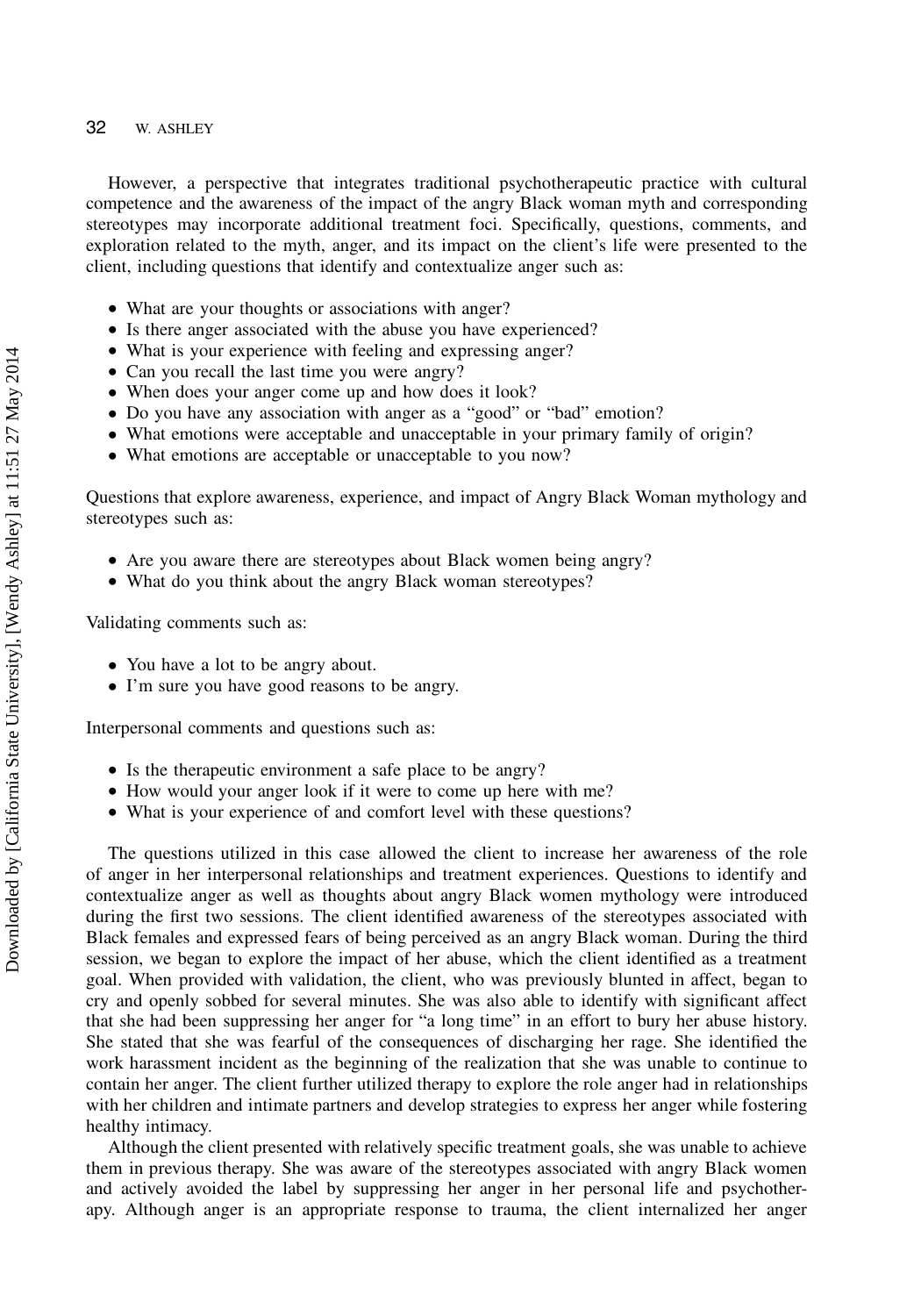as a characterological defect. Identifying the significance of anger, normalizing her anger as an appropriate response, and providing a safe environment to identify the impact of damaging stereotypes allowed her to effectively integrate her anger into her treatment plan. As a result, goal attainment was achieved within 20 sessions. This client's experience is unique to her history and symptoms; however, confronting social norms and stereotypes surrounding appropriate expression or suppression of anger is often critical to the effective treatment of Black women burdened by the myth and its pejorative associations.

#### **CONCLUSION**

The myth of the angry Black woman results in stereotypes that may be internalized by Black women and are likely to manifest in psychotherapeutic settings. Clinicians unaware of the angry Black woman mythology may misinterpret symptoms and clinical observations of Black women, which may contribute to misdiagnosis and ineffective treatment. In a treatment setting, perception, reception, and communication are topics that require a level of interpersonal safety to explore. Culturally competent treatment may counter the vicissitudes of the intrapsychic and interpersonal impact of the angry Black woman myth by allowing it to be present in the room. As a result, the archaic illusion of color-blind therapy can be ameliorated and the psychological stress of being Black in America can be integrated into the biopsychosocial spiritual narrative of Black female clients. Only then can Black women be safe enough to be angry without fear of being characterized as angry Black women.

#### **REFERENCES**

American Psychological Association. (1993). Guidelines for providers of psychological services to ethnic, linguistic and culturally diverse populations. American Psychologist, 48(1), 45–48.

Bilodeau, L. (1992). The anger workbook. Center City, MN: Hazelden.

- Chapman, A. B. (2001). Seven attitude adjustments for finding a loving man. New York, NY: Pocket Books.
- Cox, D. L., Van Velsor, P., & Hulgus, J. F. (2004). Who me, angry? Patterns of angry diversion in women. Health Care for Women International, 25, 872–893.
- Drubach, D. (2000). The brain explained. Upper Saddle River, NJ: Prentice Hall.
- Edwards, A. (1993). From Aunt Jemima to Anita Hill: Media's split image of black women. Media Studies Journal, 7(1/2), 214–222.
- Gentry, W. D. (2007). Anger management for dummies. Secaucus, NJ: John Wiley & Sons.
- Gregory, B. (2010). The integration of classical music composition theory with mind-body hypnotherapy. Australian Journal of Clinical and Experimental Hypnosis, 38(1), 1–24.
- Higginbotham, E. B. (1993). Righteous discontent: The women's movement in the black Baptist church, 1880–1920. Cambridge, MA: Harvard University Press.
- Jackson, A. M. (1983). Treatment issues for black patients. Psychotherapy: Theory, Research, and Practice, 20(2), 143– 151.
- Jones, V. E. (2004, April 20). The angry black woman—tart-tongued or driven and no-nonsense, she is a stereotype that amuses some and offends others. Boston Globe. Retrieved from http://search.proquest.com/docview/404904205? accountid=7285
- Lerner, H. (1997). The dance of anger. New York, NY: HarperPerennial.
- Liggan, D. Y., & Kay, J. (1999). Race in the room: Issues in the dynamic psychotherapy of African Americans. Transcultural Psychiatry, 36(2), 195–209.
- Mabry, J. B., & Kiecolt, K. J. (2005). Anger in black and white: Race, alienation and anger. Journal of Health and Social Behavior, 46(3), 85–101.

Malveaux, J. (1989). Angry. Essence, 20(1), 64.

McRae, M. (2003, July). How do I talk to you, my white sister? Keynote address at the Working Mother's Best Companies for Women of Color National Conference, New York University's Steinhardt School of Education, New York, NY.